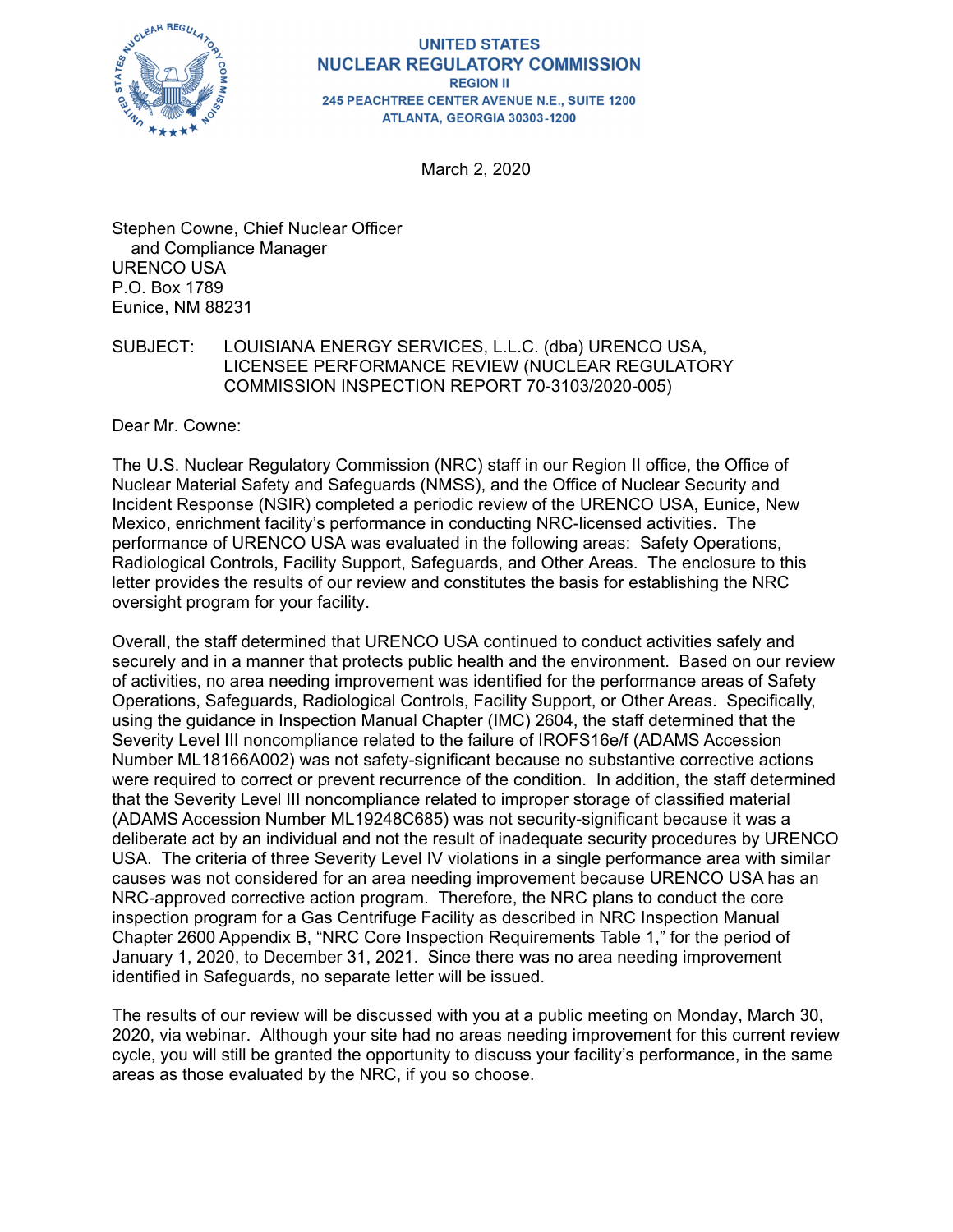Beginning in April 2019, the NRC and its stakeholders participated in public meetings aimed at building a smarter inspection program seeking to improve effectiveness and efficiency, while further integrating risk-informed insights to ensure the appropriate focus is applied on the areas most important to safety. The staff's assessment of the inspection program resulted in recommended modifications to inspection frequencies and resource estimates as well as changes to reduce overlaps and improve inspection guidance. If the Agency decides to endorse the staff's recommended program changes, the new core program would take effect starting on January 1, 2021, which will be the middle of your next licensee performance review cycle. A final decision on the program recommendations is expected by the end of March 2020.

In accordance with 10 CFR 2.390 of the NRC's "Rules of Practice and Procedure," a copy of this letter and its enclosure will be available electronically for public inspection in the NRC Public Document Room or from the Publicly Available Records (PARS) component of NRC's document system (ADAMS). ADAMS is accessible from the NRC Web site at http://www.nrc.gov/reading-rm/adams.html (the Public Electronic Reading Room).

Please refer questions and comments regarding your Licensee Performance Review to Mr. Robert E. Williams Jr., Chief, Projects Branch 1, by telephone at 404-997-4664.

Sincerely,

# **/RA/**

LaDonna B. Suggs, Director Division of Fuel Facility Inspection

Docket No. 70-3103 License No. SNM-2010

Enclosure: Licensee Performance Review

cc: Distribution via ListServ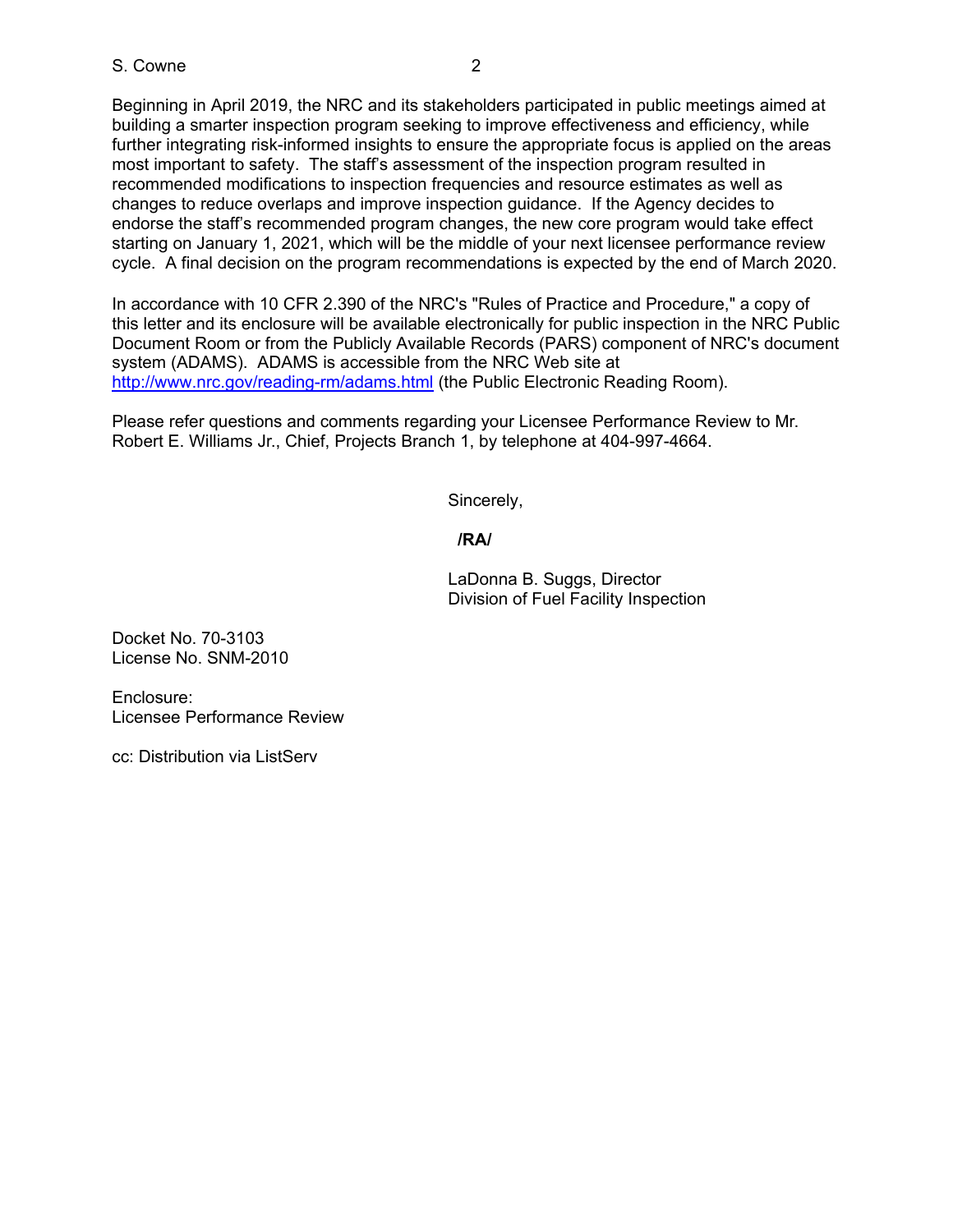SUBJECT: LOUISIANA ENERGY SERVICES, L.L.C., (dba) URENCO USA, LICENSEE PERFORMANCE REVIEW (NUCLEAR REGULATORY COMMISSION INSPECTION REPORT 70-3103/2020-005) – March 2, 2020

DISTRIBUTION:

A. Kock, NMSS J. Rubenstone, NMSS A. Pearson, NMSS J. Zimmerman, NMSS K. Ramsey, NMSS M. Bartlett, NMSS L. Suggs, RII R. Williams, RII J. Shehee, RII E. Stamm, RII B. Adkins, RII L. Cooke, RII R. Hannah, RII J. Ledford, RII J. Pelchat, RII E. Lea, RII PUBLIC

# **ADAMS Accession No. ML20062J911**

| <b>OFFICE</b> | RII:DFFI BC | <b>RII:DEFI</b> | RII:DFFI  | NMSS:DFM   | NMSS:DFM | <b>RII:DEFI</b> |
|---------------|-------------|-----------------|-----------|------------|----------|-----------------|
| <b>NAME</b>   | R Williams  | <b>B</b> Adkins | L. Cooke  | A. Pearson | A. Kock  | L. Sugg         |
| <b>DATE</b>   | 2/25/2020   | 2/25/2020       | 2/25/2020 | 2/26/20    | 2/26/20  | 3/2/2020        |

**OFFICIAL RECORD COPY**